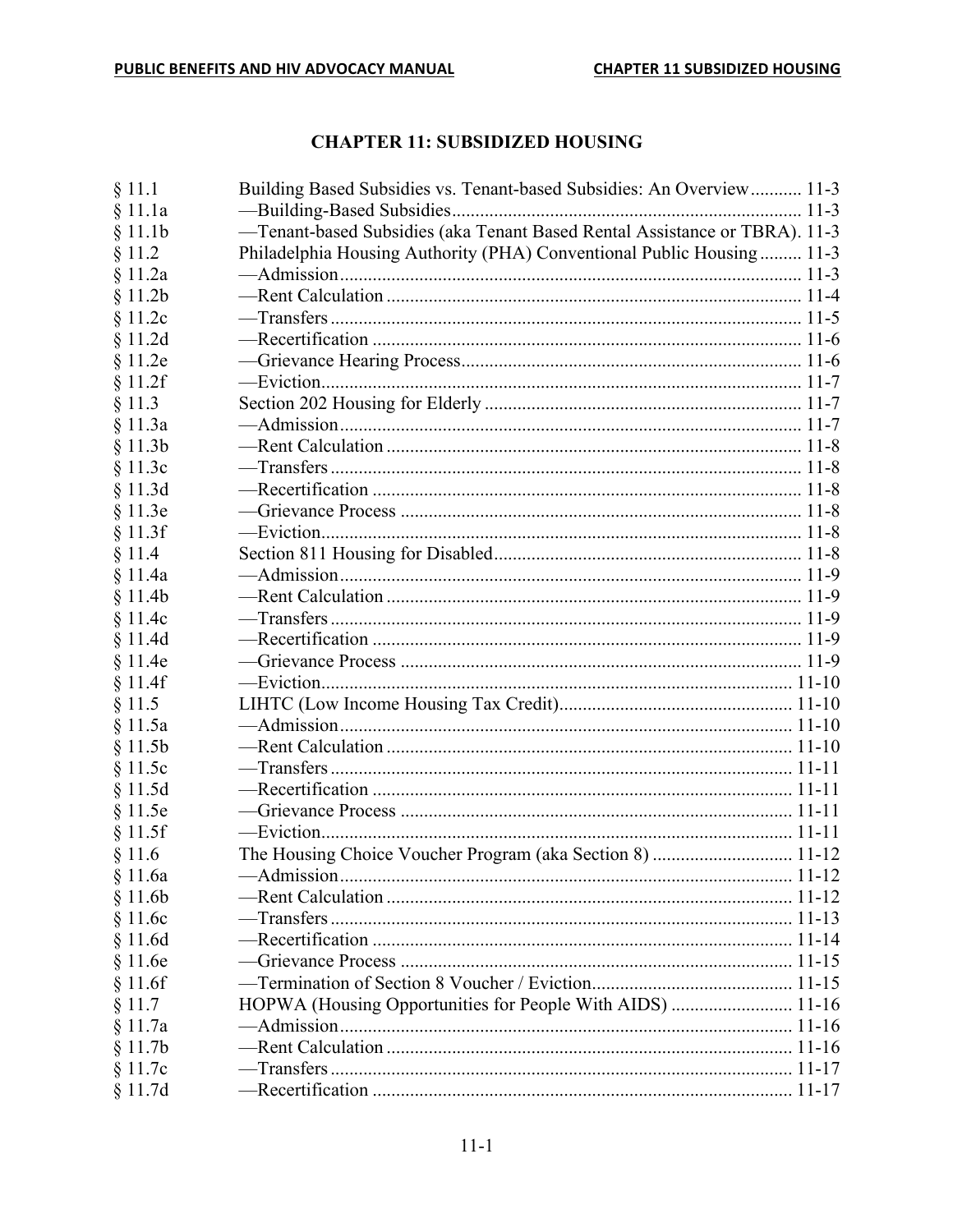| § 11.7e |  |
|---------|--|
| § 11.7f |  |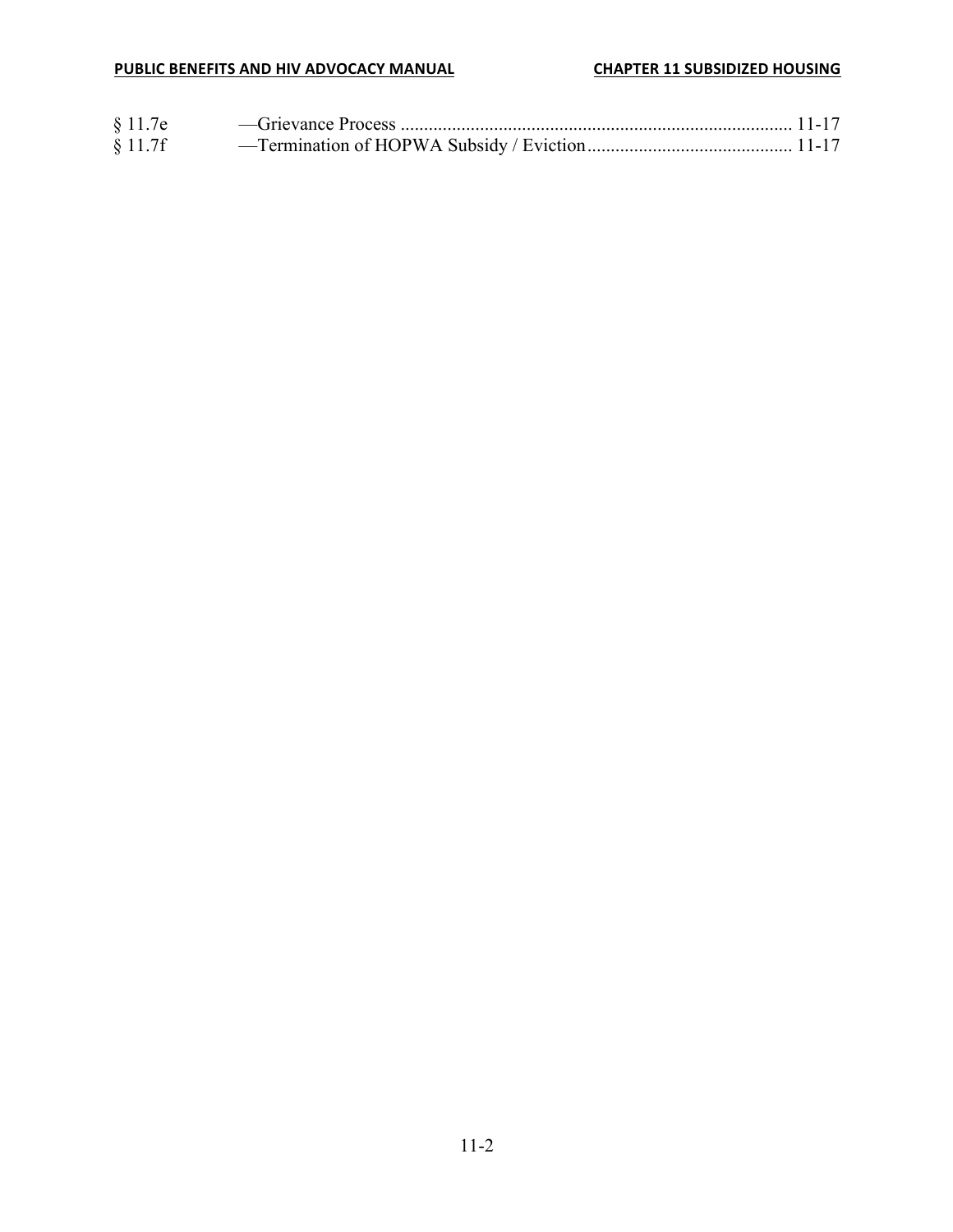### **§ 11.1 Building Based Subsidies vs. Tenant-based Subsidies: An Overview**

### **11.1a Building-Based Subsidies**

Building based subsidies are subsidies that stay with the building, as opposed to the tenant. If a tenant moves out of the building, the subsidy stays with their former apartment. Funding for these types of subsidies ultimately comes from the Department of Housing and Urban Development (HUD), but there are multiple types of building-based subsidies. The focus of this guide will be on a typical one; Philadelphia Housing Authority's Conventional Public Housing program. To locate subsidized buildings, go to PA HousingSearch.com, where you can search by different categories, including senior housing, disabled, rent range, and waitlisted properties.

For specific information on the building based subsidized housing available in other counties, go to https://www.hud.gov/states/pennsylvania/renting/hawebsites and click on your city or county.

#### **11.1b Tenant-based Subsidies (aka Tenant Based Rental Assistance or TBRA)**

Tenant based subsidies are tied to the tenant; when the tenant moves, the subsidy goes with the tenant. The largest tenant based subsidy program is the Housing Choice Voucher Program, commonly known as Section 8. However, there are numerous other tenant based subsidy programs. Some of the most popular with our clients include the Housing Opportunities for People With AIDS (HOPWA) and Shelter Plus Care. Although there are a number of different types of tenant based subsidies, the focus of this guide will be on a typical one, the Housing Choice Voucher Program.

#### **Building Based Subsidies**

#### **§ 11.2 Philadelphia Housing Authority (PHA) Conventional Public Housing**

PHA owns and operates over 13,400 units and offer a variety of housing to applicants. PHAowned properties include conventional developments and scattered-site properties. For a list of all PHA conventional developments, go to http://www.pha.phila.gov/housing/publichousing/about-developments.aspx. PHA scattered site properties is the term used to describe individual housing units located throughout Philadelphia that are owned by PHA and which are located on "scattered" city blocks.

For specific information on the building based subsidized housing available in other counties, go to https://www.hud.gov/states/pennsylvania/renting/hawebsites and click on your city or county.

#### **11.2a Admission**

All members of the applicant's household must have low income and meet one of the below PHA preference categories. Note that other Housing Authorities in other counties may have different preference categories, which are outlined in that county's administrative plan or on their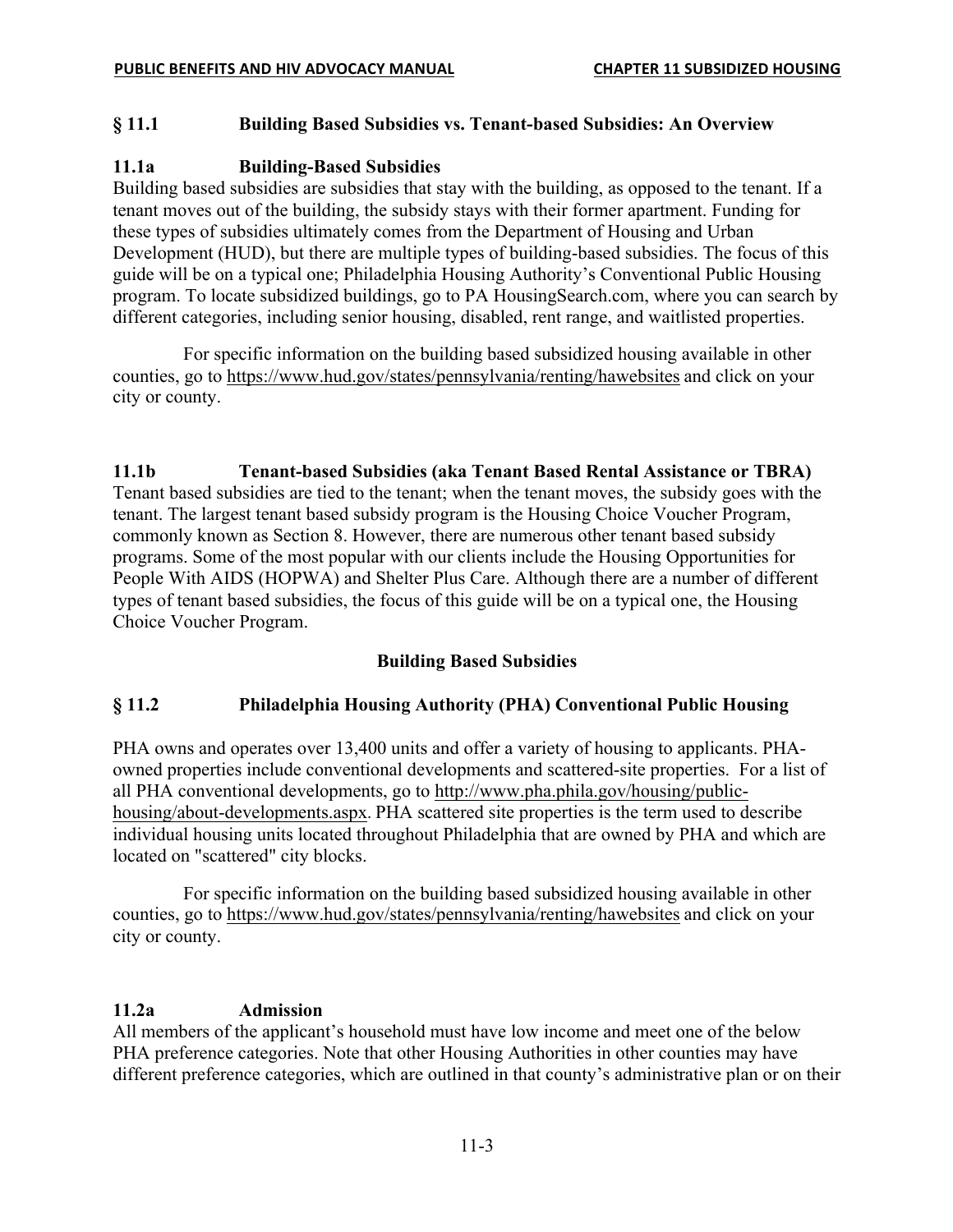website. For a list of all the Housing Authorities in Pennsylvania and their websites, go to https://www.hud.gov/states/pennsylvania/renting/hawebsites.

In additional, federal law requires that all members must be US citizens or legal resident aliens. Screening for criminal activity and drug abuse, as well as credit history, is also mandatory. HUD regulations permit denial of admission on the basis of criminal background check, eviction history, and poor credit history.

The six preference categories in Philadelphia include:

- i. Families displaced by a certified natural disaster
- ii. Families certified by Philadelphia Workforce Development Corporation as working or working ready
- iii. All other working or work ready families, elderly, or disabled families and veterans
- iv. Homeless families
- v. Displaced and need-based families
- vi. Families with low income

The waitlist for PHA public housing has been closed since the Spring of 2013. The public will be notified through advertisement on the PHA website that the waitlist is opened. Applicants on the waitlist must notify PHA of any change of address. If the applicant fails to respond to something sent by PHA, the family will be removed from the waitlist. Applicants should check in at least once a year to make sure PHA still has their name on the waitlist.

### **11.2b Rent Calculation**

The amount of the rent for public housing tenants is based upon a percentage of the family's income. The income of every family member is used in calculating rent. Some types of income are not included. Earned income is counted by gross pay (before taxes are taken out) and not by take home pay.

Housing Authorities cannot use the following income in calculating rent:

Earnings of children under 18; Deferred lump sum payments of Social Security and SSI; Earned income tax credits; Student financial assistance; Lump sum payments, like an inheritance or an insurance payment; Sporadic income, such as gifts; Payments for foster care; Reimbursements for the cost of medical care; The income of a live-in aide; Pay of a family member serving in the armed services who is exposed to hostile fire; Funds received under training programs; Property tax rebates.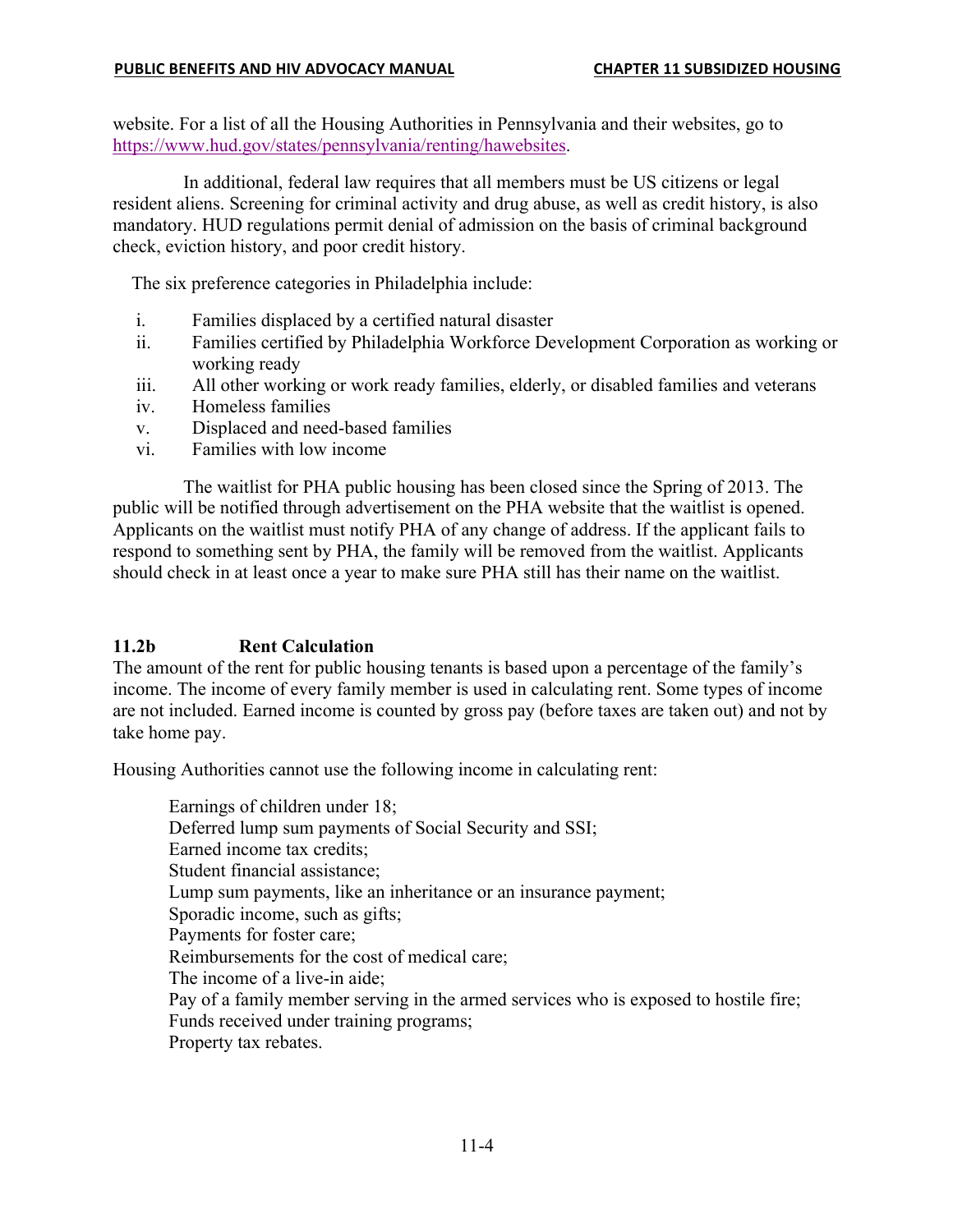To calculate the rent, first take the family's annual gross (pre-tax) income. Subtract any applicable deductions from the family's gross (pre-tax) annual income to get "adjusted annual income." There are three possible deductions from annual income:

1. \$500 per year for any family with at least one family member employed 20 hours per week or more;

2. The annual cost of Medicare, Medicaid and/or health insurance premiums for elderly or disabled households (for definitions of "elderly" and "disabled" see link PHA's admissions preference for working/work ready, elderly, disabled and veteran families); and

3. \$500.00 per year for income obtained from assets, such as interest on a bank account.

Multiply the adjusted annual income by applicable percentage (based on family size) below:

1-2 persons 28%

3-5 persons 27%

6 or more 26%

The figure derived by this multiplication is called "annual rent."

Divide the annual rent figure by 12 to get the "monthly rent."

### **11.2c Transfers**

PHA will transfer families to appropriate units in the following circumstances:

- 1. Emergency transfers where conditions pose an imminent danger;
- 2. Where handicap or disability must be accommodated; (link to accessibility issues)
- 3. Where family composition has changed such that the unit is too small or too large;
- 4. Split-family transfers;
- 5. Relocation from an accessible unit (when the accessible unit is no longer needed);
- 6. To escape domestic violence;
- 7. Voluntary transfers after the family has lived in the unit for at least one year.

Emergency transfers are mandatory. If the family refuses the transfer offer, it will no longer be deemed an emergency. Tenants must be current on their rent to obtain a transfer. In the case of an emergency, the tenant must enter into a payment schedule if there is a rent balance. PHA will pay for the costs of moving if the transfer is required by PHA. To obtain a transfer, the tenant must request that the manager fill out the transfer request forms and forward them to the Admissions Department. If the manager refuses to complete the forms or if the Admissions Department refuses to approve the transfer, the tenant can file a grievance hearing request form.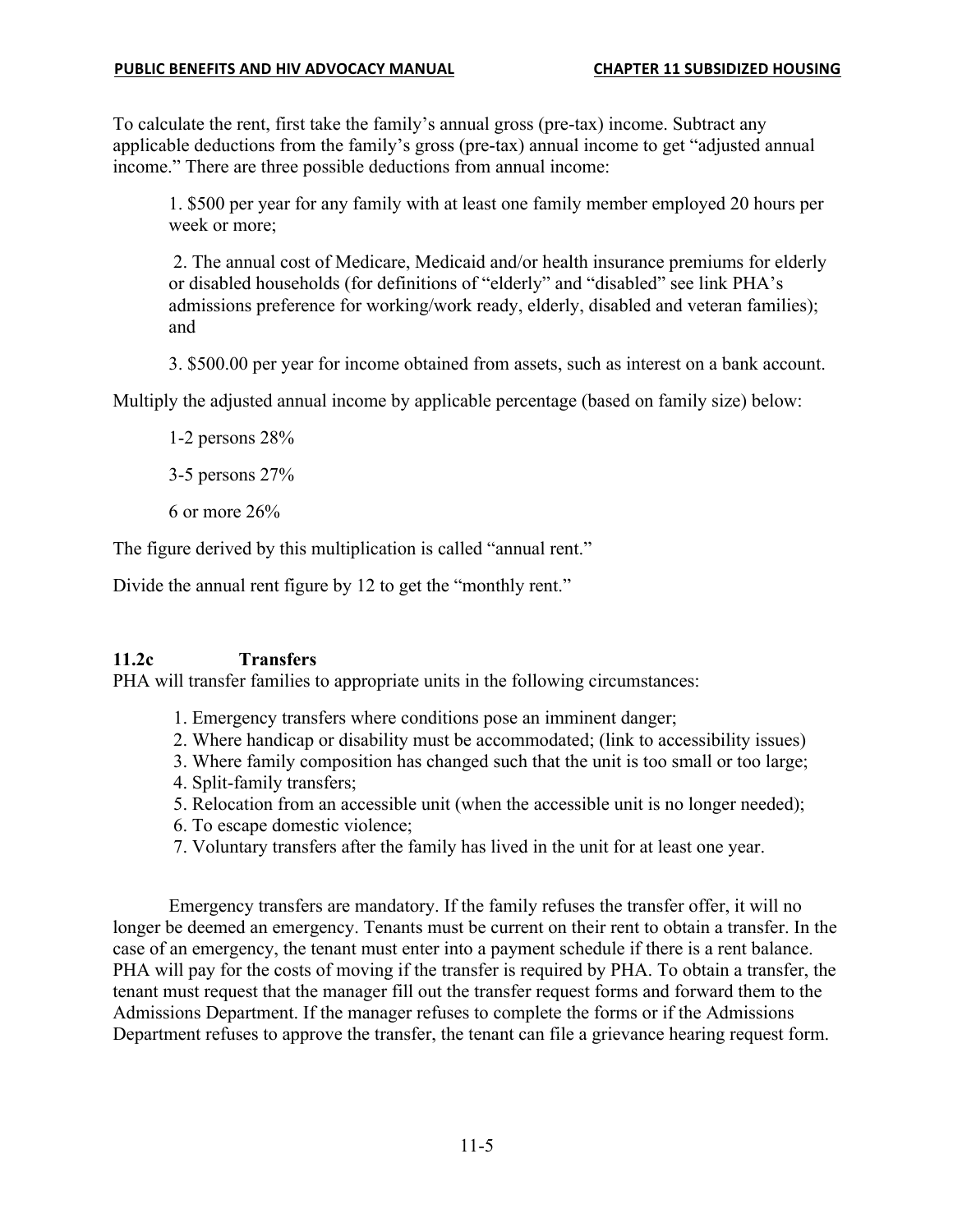#### **11.2d Recertification**

PHA "recertifies" most public housing tenants every two years. Tenants who have no income are recertified more frequently. Tenants receive written notice to attend a meeting with the manager or a rent reexamination clerk. The tenant will be required to bring in proof of the family's income and composition. If they have not already been furnished, PHA will also request copies of birth certificates and Social Security cards for all family members. If tenants fail to reasonably cooperate in the recertification process, PHA can raise the rent to a ceiling amount.

After all of the necessary documentation is obtained, PHA will send out a notice about the amount of the rent and when any increase or decrease will take effect. Tenants should look at the notice closely. It will list the source and amount of income, as PHA has calculated it, for each family member. It will list any deductions from income that PHA has allowed. It will also list all of the "authorized" occupants of the unit. If the income or family composition information is not accurate, the tenant should talk to the manager. Any family member living at the unit and not listed on this notice will be deemed as "unauthorized." It is a violation of the lease to have unauthorized people living in the unit. Any family member who is no longer living in the unit should not be listed on the lease. If the manager will not change the notice to reflect the accurate income or family composition, the tenant can file a grievance hearing request form.

Currently, PHA does not require tenants to report changes in income between recertifications. Therefore, tenants living in PHA public housing are not required to report an increase in income between re-certifications. However, if a tenant's household income goes down between re-certifications, the tenant should promptly report this to the designated service representative and provide proof. A decline in income will usually result in lower rent, but not until it has been reported by the tenant. For a change in income, the tenant can provide a letter from the employer, pay stubs, notice of changes in welfare, Social Security, SSI, unemployment compensation and other public benefits. Changes in Family Composition Tenants must report changes in family composition (where a family member moves in or out of the unit) when they occur. Failing to do this could be grounds for termination of the lease. The changes should be reported to the manager or rent reexamination clerk as soon as possible. The tenant should also provide something to document the changes. For changes in family composition, tenants should provide something that shows that a family member has moved out or moved in. This might be a lease or a bill at the new address for a family member who has moved out. It might also be a birth certificate for a newborn child who has just moved in.

#### **11.2e Grievance Hearing Process**

Tenants have the right to a grievance hearing if they do not agree with an action or inaction by PHA. AIDS Law Project provides representation at grievance hearings. Contact us for assistance.

To request a grievance hearing, they must request a form from their property manager and submit it. Requests must always be made in writing. Tenants who are being accused of drugrelated criminal activity do not have the right to a grievance hearing. The most frequent reasons to file a grievance hearing request include the Housing Authority is charging a tenant for damage for which you deny responsibility; dispute over the amount of rent being charged; the Housing Authority has not made necessary repairs or a termination or eviction notice has been received.

The first stage of the grievance hearing process is called a grievance meeting or informal conference. This is usually conducted by the housing manager of the project. You have the right,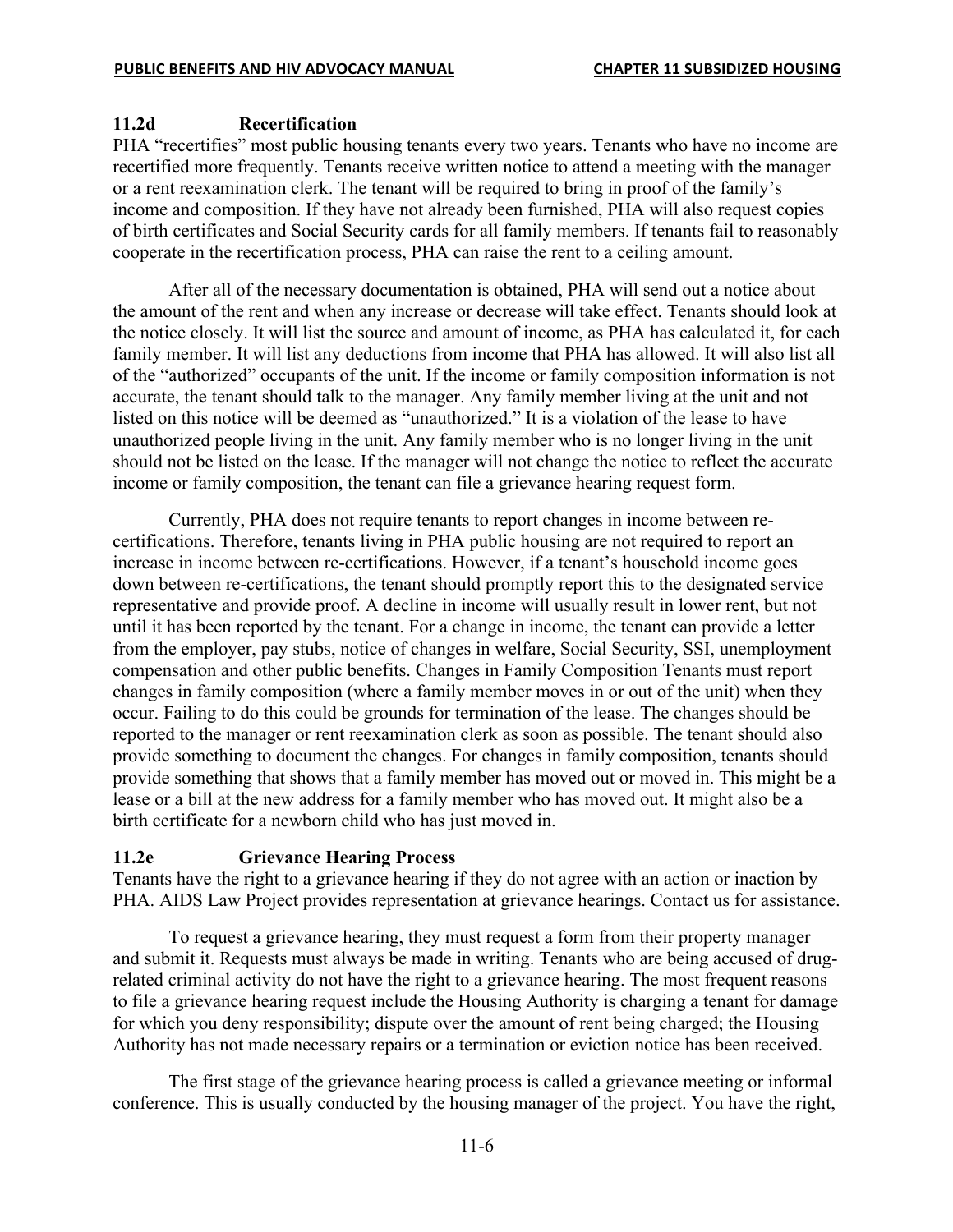#### **PUBLIC BENEFITS AND HIV ADVOCACY MANUAL CHAPTER 11 SUBSIDIZED HOUSING**

before the hearing, to review all information the Housing Authority has in its files. You have the right to be represented by an attorney, housing advocate or any other person at this and every other stage of the hearing process. At the hearing, you should explain your grievance and present any evidence.

If the decision is not in your favor, you should file a written request for an appeal with the site management office and a copy to the main office as quickly as possible after you receive the first hearing decision. Write a short letter that includes your name, date, address, the reason for filing the grievance and a statement asking for an appeal. The next step is a formal hearing which must be scheduled promptly after the Housing Authority receives your request for an appeal. At the formal hearing, the case is heard by a hearing officer or panel of three hearing officers.

### **11.2f Eviction**

A lease may not be terminated by an owner except for "good cause." Good cause includes acts of material noncompliance, defined by HUD regulation as one or more substantial violations of the lease agreement or repeated minor violations of the lease including, but not limited to, failure to pay rent; failure to supply information necessary to recertify in a timely manner; housekeeping, fraud, criminal activity, or violations of the lease that affect the health, safety and welfare of other tenants, interfere with the management of the apartment building, or have an adverse financial effect on the apartment building.

If a tenant receives a notice to vacate or eviction court complaint, they should contact the Law Project as soon as possible. It is common for the following documents to be requested at the time of intake: the lease, notice to vacate, relevant rent receipts, name of housing counselor or housing service representative, and evidence of relevant repair issues.

### **§ 11.3 Section 202 Housing for Elderly**

**HUD funds housing for seniors aged 62 and older. The purpose of this program is to support independent living for low-income seniors. These properties are not meant to be assisted living facilities or nursing homes, i.e. they are not appropriate for individuals who need skilled nursing care. However, Section 202 housing is appropriate for seniors who may need assistance with activities of daily living from home health aides and other caretakers11.3aAdmission**

You cannot apply for Section 202 housing until you are 62. There are over three hundred senior subsidized buildings in Philadelphia. For a full listing of Section 202 properties in Philadelphia, contact the Philadelphia Corporation for the Aging Helpline at 215-765-9000 and ask for a free copy of the Affordable Housing booklet. In other counties, contact the local Area Agency on Aging and ask for a listing of senior subsidized housing.

Note that it is common for property managers at Section 202 properties to incorrectly advise potential applicants that they cannot apply if they currently own a house. This is not the law. If your client receives this incorrect advice, encourage them to contact the Law Project.

Finally, if the property manager determines that an applicant is ineligible for admission or the property manager is not selecting the applicant for other reasons, the property manager must promptly notify the applicant in writing of the determination, the reasons for the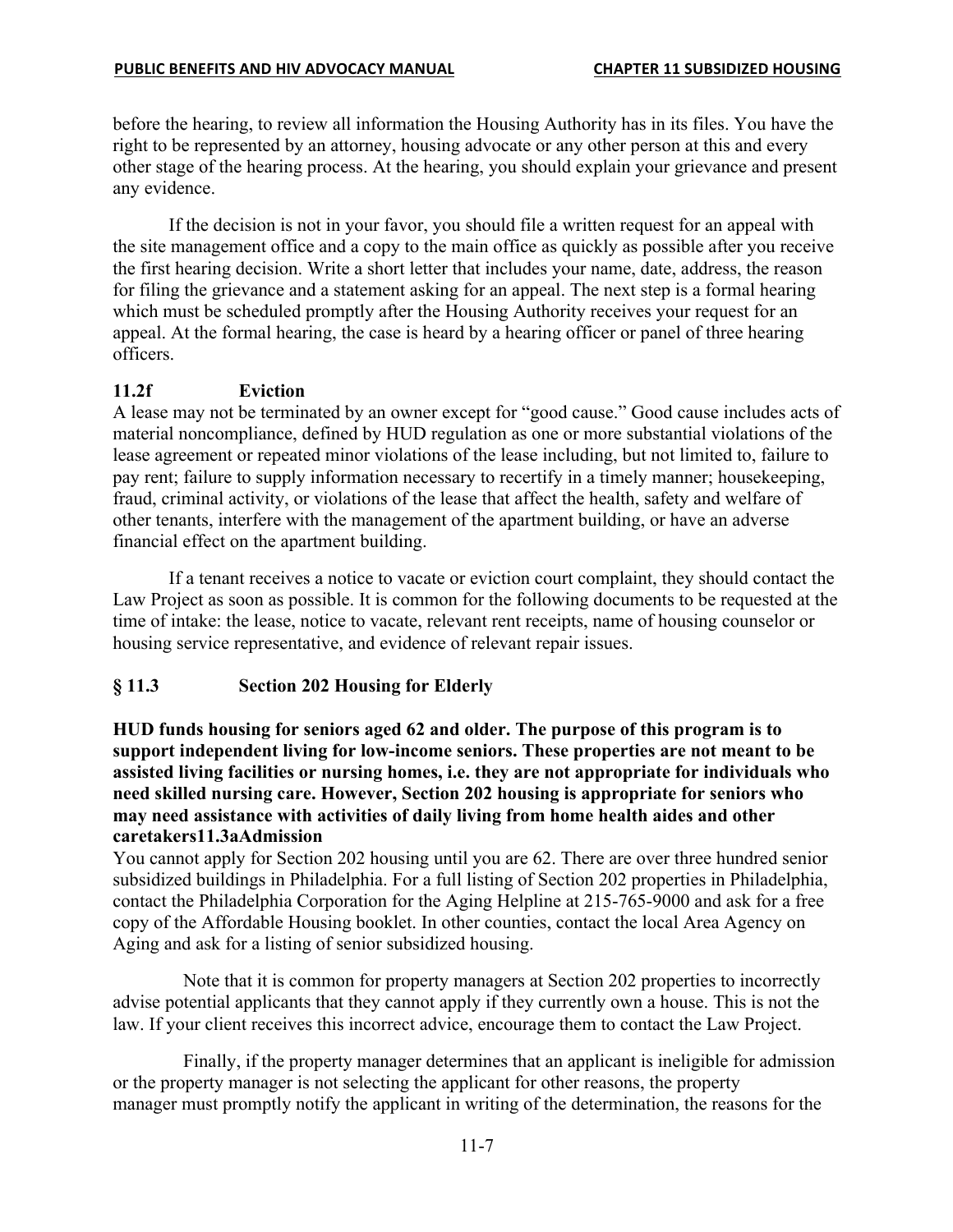determination, and the applicant's right to request a meeting to review the rejection, in accordance with HUD requirements.

### **11.3b Rent Calculation**

Rent calculation for Section 202 housing is the same as PHA Conventional Housing (section 11.2b). Note that individuals certified as caretakers can reside in the apartment, but their income is not counted for purposes of rent calculation.

## **11.3c Transfers**

There is no right to transfer into a different Section 202 building. Instead, tenants wishing to move must apply to each specific building they are interested in residing in. Each building keeps its own waiting list. The waiting list times vary widely, so it is usually advantageous to apply to as many buildings as possible to maximize one's options.

## **11.3d Recertification**

Recertification for Section 202 housing is the same as PHA Conventional Housing, with the exception that it occurs every year. During the recertification process, the renter's family composition and income are verified. Tenants may request an interim recertification at any time in order to report a change in their income or family composition.

# **11.3e Grievance Process**

There is no grievance hearing process.

### **11.3f Eviction**

A lease may not be terminated by an owner except for "good cause." Good cause includes acts of material noncompliance, defined by HUD regulation as one or more substantial violations of the lease agreement or repeated minor violations of the lease including, but not limited to, failure to pay rent; failure to supply information necessary to recertify in a timely manner; housekeeping, fraud, criminal activity, or violations of the lease that affect the health, safety and welfare of other tenants, interfere with the management of the apartment building, or have an adverse financial effect on the apartment building.

If a tenant receives a notice to vacate or eviction court complaint, they should contact the Law Project as soon as possible. It is common for the following documents to be requested at the time of intake: the lease, notice to vacate, relevant rent receipts, name of housing counselor or housing service representative, and evidence of relevant repair issues.

# **§ 11.4 Section 811 Housing for Disabled**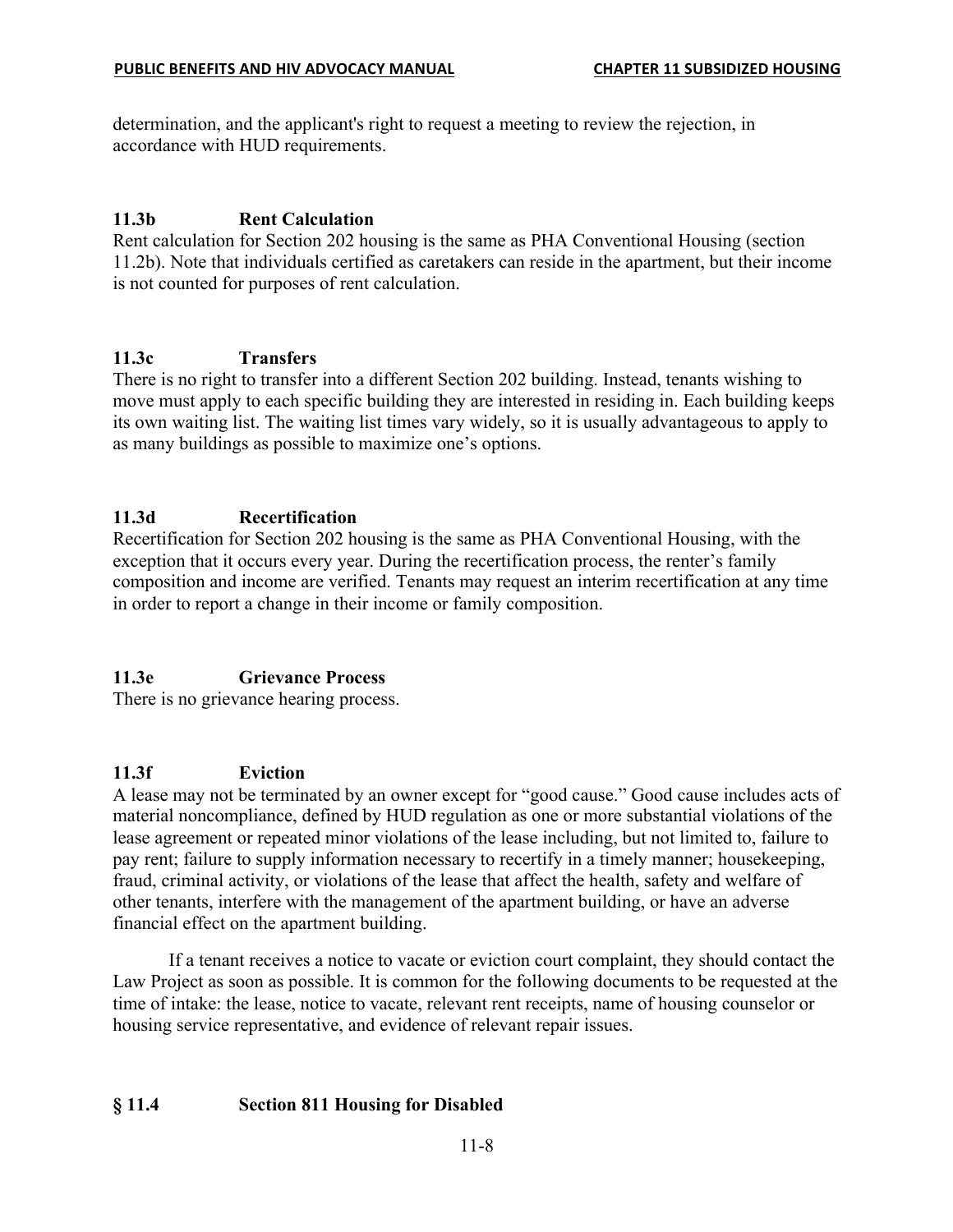Through the Section 811 Supportive Housing for Persons with Disabilities program, HUD provides funding to develop and subsidize rental housing with the availability of supportive services for very low- and extremely low-income adults with disabilities. The Section 811 program allows persons with disabilities to live as independently as possible in the community by subsidizing rental housing opportunities which provide access to appropriate supportive services.

#### **11.4a Admission**

In order to be eligible for a Section 811 apartment, at least one adult member of the household must have a disability. This includes physical disabilities, developmental disabilities and chronic mental illness. Single persons are eligible. Households must have very low incomes, which is 50% of the Area Median Income (AMI) where they are applying to live. Applicants do not need to document if they are a United States citizen or eligible noncitizen.

If the property manager determines that an applicant is ineligible for admission or the property manager is not selecting the applicant for other reasons, the property manager must promptly notify the applicant in writing of the determination, the reasons for the determination, and the applicant's right to request a meeting to review the rejection, in accordance with HUD requirements.

### **11.4b Rent Calculation**

Rent calculation for Section 811 housing is the same as PHA Conventional Housing.

### **11.4c Transfers**

There is no right to transfer into a different Section 811 building. Instead, tenants wishing to move must apply to each specific building they are interested in residing in. Each building keeps its own waiting lists. The waiting list times vary widely, so it is usually advantageous to apply to as many buildings as possible to maximize one's options.

### **11.4d Recertification**

Recertification for Section 811 housing is the same as PHA Conventional Housing, with the exception that it occurs every year. During the recertification process, the renter's family composition and income are verified. Tenants may request an interim recertification at any time in order to report a change in their income or family composition.

### **11.4e Grievance Process**

There is no grievance hearing process.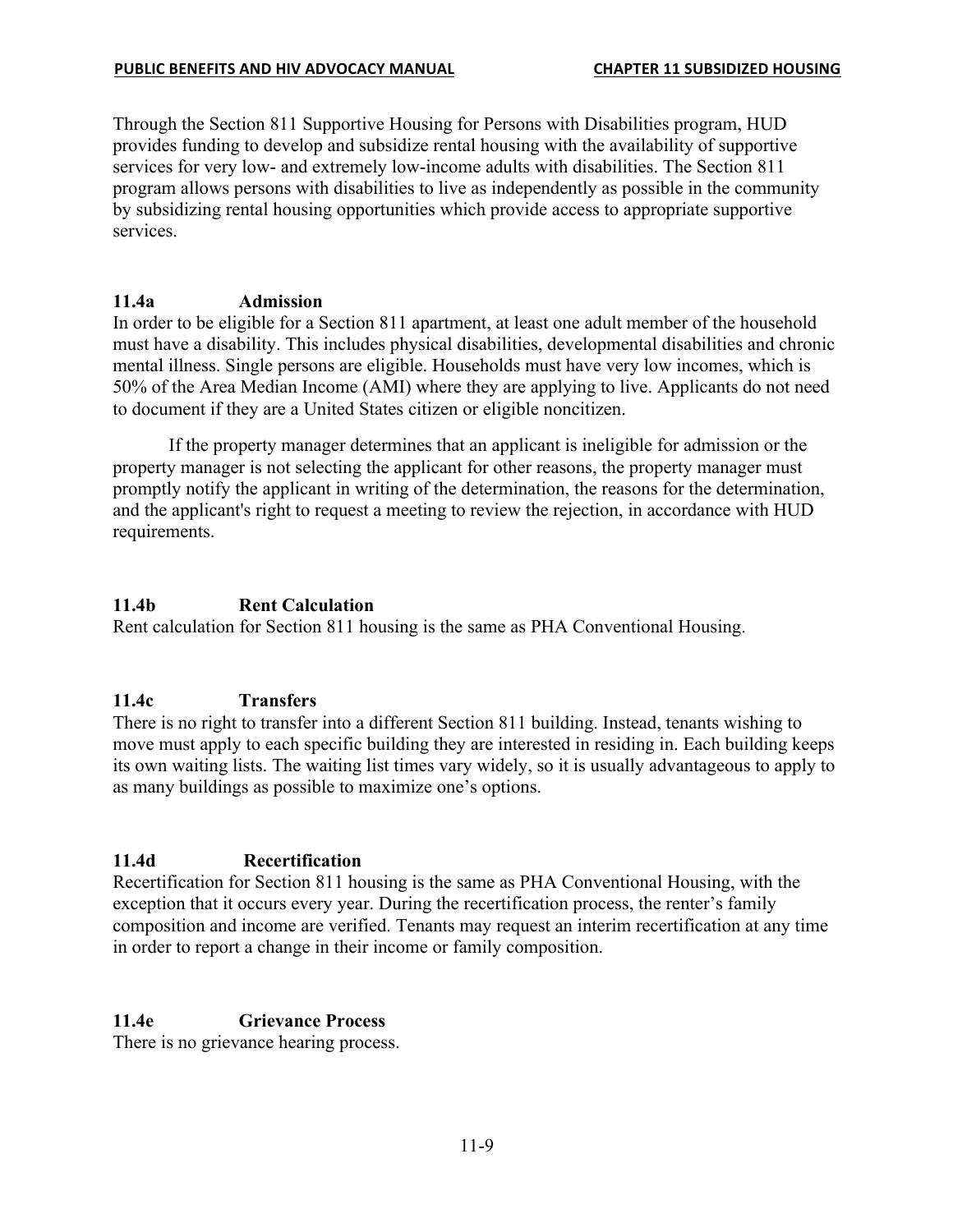### **11.4f Eviction**

A lease may not be terminated by an owner except for "good cause." Good cause includes acts of material noncompliance, defined by HUD regulation as one or more substantial violations of the lease agreement or repeated minor violations of the lease including, but not limited to, failure to pay rent; failure to supply information necessary to recertify in a timely manner; housekeeping, fraud, criminal activity, or violations of the lease that affect the health, safety and welfare of other tenants, interfere with the management of the apartment building, or have an adverse financial effect on the apartment building.

If a tenant receives a notice to vacate or eviction court complaint, they should contact the Law Project as soon as possible. It is common for the following documents to be requested at the time of intake: the lease, notice to vacate, relevant rent receipts, name of housing counselor or housing service representative, and evidence of relevant repair issues.

## **§ 11.5 LIHTC (Low Income Housing Tax Credit)**

Rental Housing Tax Credits are a financial incentive for developers to construct or rehabilitate housing developments for rental to low-income persons. The rent is not subsidized, but it is reduced. It is possible, however, that it may be only slightly lower than market rate housing. Persons moving into tax credit units can generally have an income of no more than 60% of the area's median income. However, some counties go up to 80% of the area's median income so be certain to verify the range with the complex.

### **11.5a Admission**

A tenant must qualify as a low-income wage earner or family (usually  $50 - 60\%$  of the Area Median Income) to qualify for entry into the LIHTC program. Once they are in the program, the tenant is not limited to the amount he or she can earn and still qualify for the program.

LIHTC owners cannot discriminate against recipients of Section 8 vouchers; they must accept Section 8 voucher tenants. There are generally no immigration restrictions for admission to LIHTC properties. However, a restriction may apply if the property receives funding from a source outside of the LIHTC program.

In Philadelphia, PAPMC or the Philadelphia Asset & Property Management Corporation is a private service affiliate that manages all Limited Partnership Low Income Housing Tax Credit (LIHTC) properties. It is a nonprofit, management entity that is separate from PHA. Each site or building maintains its own waiting list.

### **11.5b Rent Calculation**

LIHTC rents are not based on a tenant's income. Instead, rent is set by the use restriction tied to the unit. This means that a tenant's rent will not change even if the family's income significantly increases or decreases. In addition, LIHTC rents are calculated to include a utility allowance for tenant-paid utilities. LIHTC rents are set at 30% of the income of the AMI tied to the unit.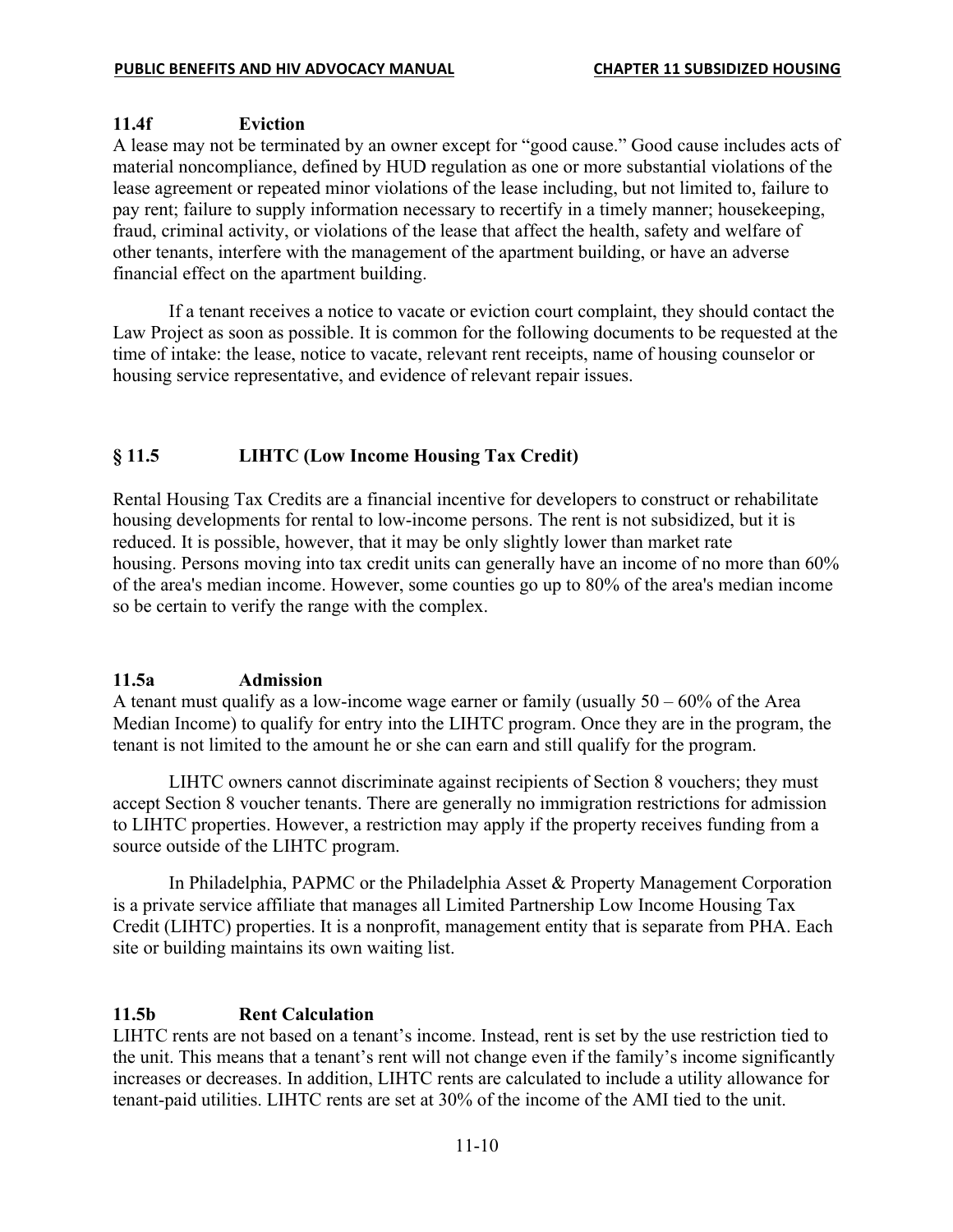The calculation for rent for LIHTC rentals can be comple11. It is recommended that if your client has questions, they should request a copy of their most recent rent recertification from their property manager and then contact the Law Project with their questions.

### **11.5c Transfers**

There is no right to transfer into a different Low Income Housing Tax Credit building. Instead, tenants wishing to move must apply to each specific building they are interested in residing in. Each building keeps its own waiting lists. The waiting list times vary widely, so it is usually advantageous to apply to as many buildings as possible to maximize one's options.

## **11.5d Recertification**

Recertification for LIHTC housing is the same as PHA Conventional Housing, with the exception that it occurs every year.

During the recertification process, the renter's family composition and income are verified. Tenants may request an interim recertification at any time in order to report a change in their income or family composition.

## **11.5e Grievance Process**

There is no grievance hearing process.

# **11.5f Eviction**

A lease may not be terminated by an owner except for "good cause." Good cause includes acts of material noncompliance, defined by HUD regulation as one or more substantial violations of the lease agreement or repeated minor violations of the lease including, but not limited to, failure to pay rent; failure to supply information necessary to recertify in a timely manner; housekeeping, fraud, criminal activity, or violations of the lease that affect the health, safety and welfare of other tenants, interfere with the management of the apartment building, or have an adverse financial effect on the apartment building.

If a tenant receives a notice to vacate or eviction court complaint, they should contact the Law Project as soon as possible. It is common for the following documents to be requested at the time of intake: the lease, notice to vacate, relevant rent receipts, name of housing counselor or housing service representative, and evidence of relevant repair issues.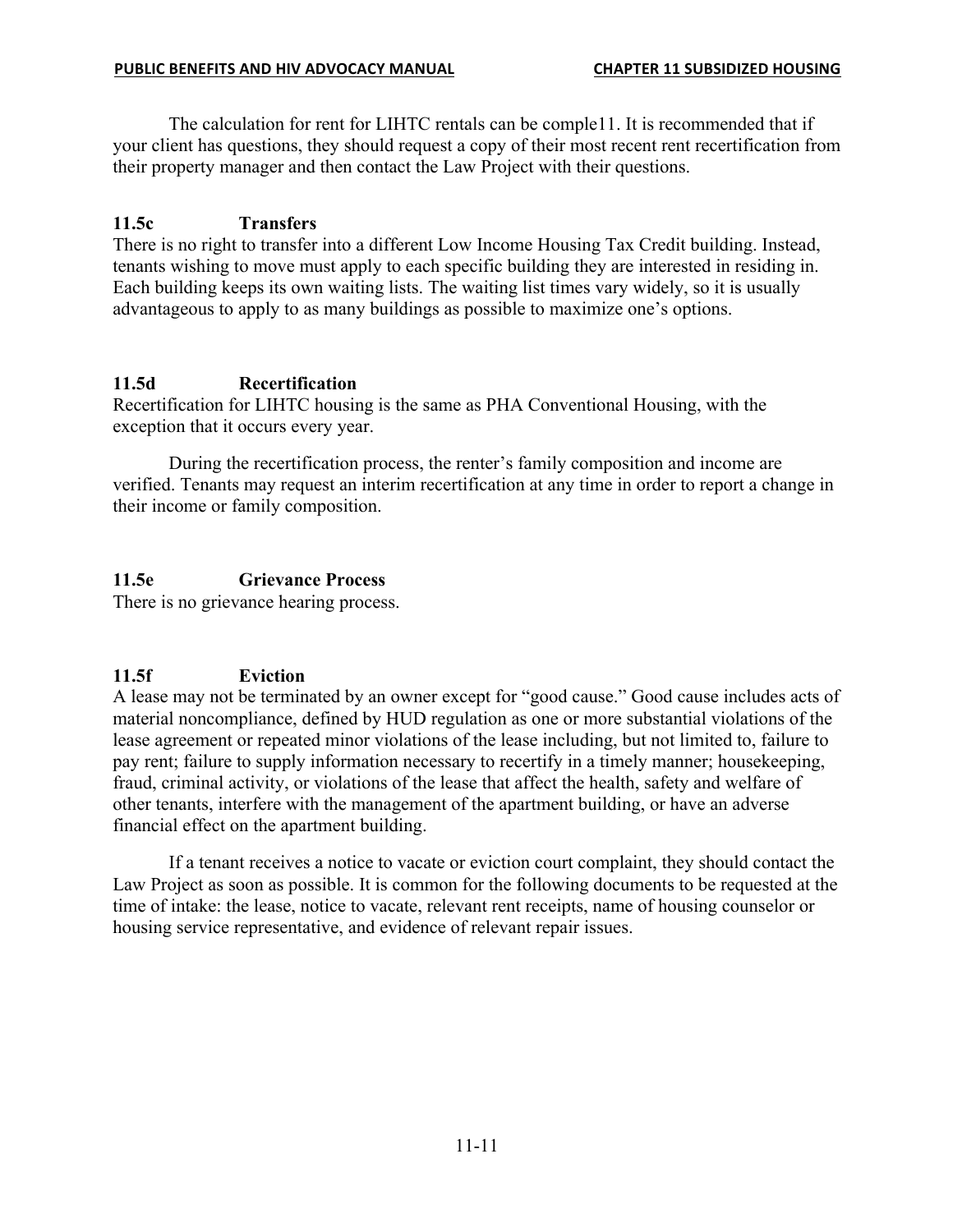### **Tenant Based Subsidies also known as Tenant Based Rental Assistance (TBRA)**

### **§ 11.6 The Housing Choice Voucher Program (aka Section 8)**

The Housing Choice Voucher (HCV) Program is a rental assistance program. HCV residents rent directly from private landlords and their rental payments are subsidized through the voucher program. Low-income tenants may qualify for a rent subsidy and should work with a medical case manager to assess eligibility. To request a medical case manager, contact the Health Information Helpline at 215-985-2437, M- F, 8- 5:30 p.m. Low-income housing is also available through the Philadelphia Housing Authority http://www.pha.phila.gov/housing/admissions.aspx, although the waiting list for most housing programs has been closed for several years.

### **11.6a Admission**

Housing authorities in PA are operated at the county or local level. Most housing authorities participate in the Housing Choice Voucher Program. Applicants must be income eligible, meaning their income must be at least below 50% of the Area Median Income, though preferences may be given for applicants below 30% of the Area Median Income.

The waitlist for the Section 8 Housing Choice Voucher program in Philadelphia is **closed**. The waitlist was open for 3 weeks in March 2010 and has not been open since. In other counties, contact your local Housing Authority for information about admission. For more information on the admission preferences for a particular county, search online for your county's Administrative Plan for the Housing Choice Voucher Program.

Housing Authorities must provide an informal administrative review process for applicants who are denied assistance. Families must be given a notice of a decision denying assistance, which includes an explanation of why assistance was denied and the applicant's right to request an informal review of the decision.

To locate private landlords who advertise that they are willing to rent to Section 8 voucher holders, go to https://www.gosection8.com/.

In three counties in Pennsylvania (Philadelphia, Pittsburgh and Borough of State College) Section 8 holders are protected by source of income laws, which make it illegal for landlords to discriminate against prospective tenants based on their source of income. Unfortunately, in the remaining counties it is not against the law for landlords to refuse to rent from someone because they would be paying rent with a Section 8 voucher.

### **11.6b Rent Calculation**

Rental payments are divided into two separate payments – one from the Housing Authority called the Housing Assistance Payment (HAP) and one from the tenant. These two payments equal the "contract rent." It is common for Housing Choice Voucher landlord to attempt to get the tenant to agree to pay additional rent "on the side" but this violates program rules and could result in the termination of the voucher.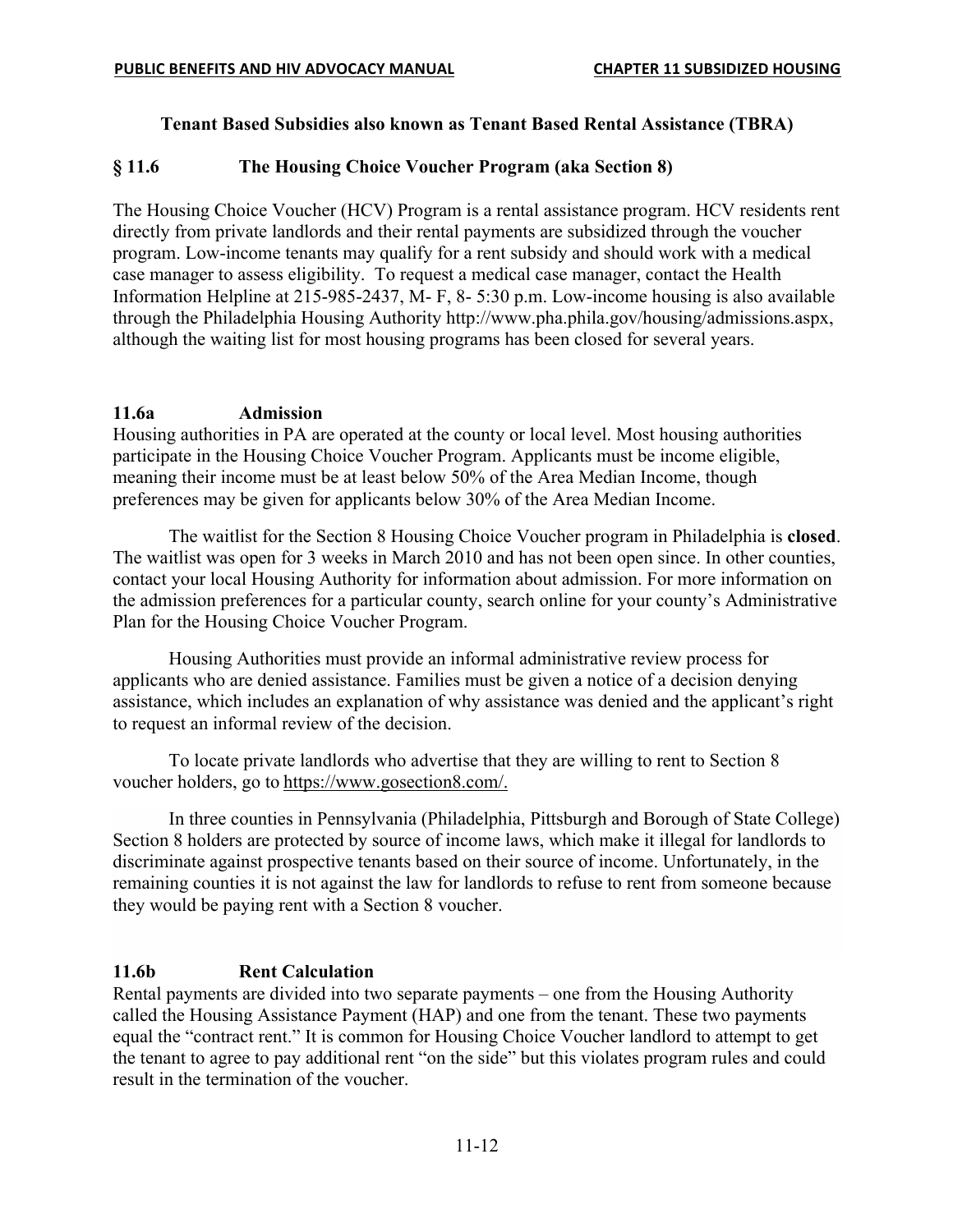The tenant's share of the rent is the difference between the Contract rent and the Housing Authority's Housing Assistance Payment. The amount that the tenant must contribute will be the greater of the following:

- 30 percent of their monthly adjusted income
- 10 percent of their monthly gross income
- The welfare rent, or
- The minimum rent amount set by the PHA.

### **11.6c Transfers**

### **A. Transfers within the same City**

There are different categories of transfers for Section 8 voucher holders who want to move to a different HCV unit within the same city. These categories include PHA Initiated Transfers and Tenant-Initiated Transfers.

PHA-initiated transfers fall into two categories: occupancy standard transfers and accessible unit transfers. PHA-initiated transfers are mandatory. Assistance will be terminated for households who refuse PHA-initiated transfers without good cause.

Tenant initiated transfers are voluntary, meaning that the transfer request is voluntarily made by the tenant. The following are the reasons for tenant initiated transfers:

- Personal safety/VAWA/other emergency
- Reasonable accommodation

A family that requests a transfer and refuses a unit without good cause will be removed from the transfer waiting list and may not reapply for a transfer for a period of one year from the date of unit refusal.

### **B. Transfers to a Different City (ie Portability)**

The Housing Choice Voucher (HCV) program refers to the process through which the family can transfer their rental subsidy and move to a location outside the jurisdiction of the Public Housing Authority (PHA) that first gave them the voucher when they were selected for the program as "portability." Initial PHA's are the PHA that first gave the voucher to the individual when they were selected for the program. Receiving PHA's are the agency that will administer assistance in the area to which the individual moves. To port to another Housing Authority, you will first need an active shopping voucher, whether the voucher is your first voucher in the program or a transfer voucher.

Note that each Housing Authority may have different rules, policies and deadlines regarding portability, so it is important to contact the Housing Authority in your country for their portability rules and policies.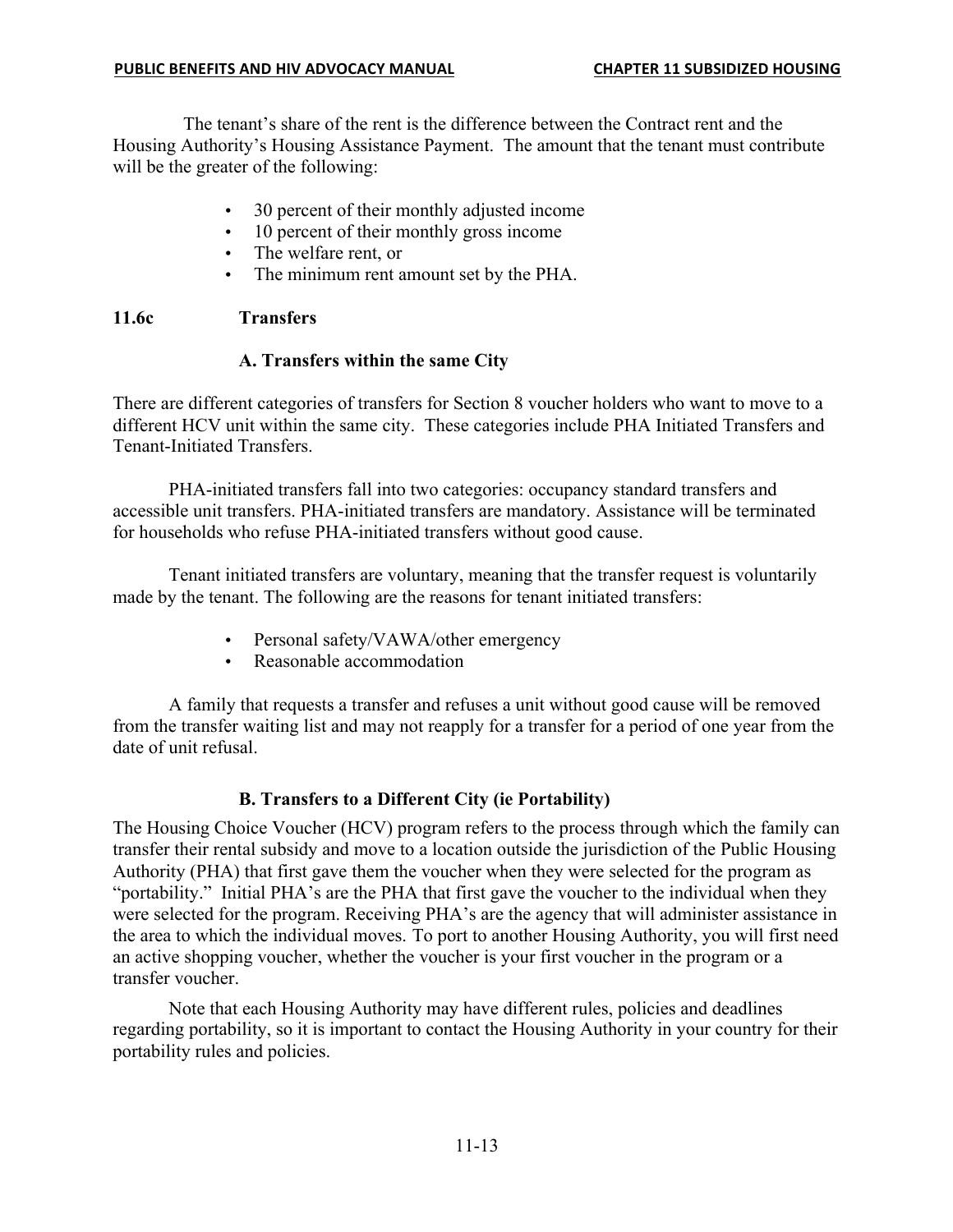In Philadelphia, a Section 8 voucher holder is only eligible for portability if they fall into one of the following categories.

**Employment:** A member of the participant family has been offered and accepted an employment opportunity outside of PHA's jurisdiction. The employment opportunity must be available within 60 days from the date of the port out request.

**Education:** A member of the participant family has been admitted to an academic program located outside of PHA's jurisdiction.

**Safety:** The family seeks to move out of PHA's jurisdiction in order to protect the health or safety of an individual who is or has been the victim of domestic violence, dating violence or stalking, and who reasonably believes that he or she is imminently threated by harm from further violence if he or she remains in PHA's jurisdiction.

**Medical/Disability:** A family member has a documented medical need or disability that requires treatment or other medical assistance outside of PHA's jurisdiction.

### **11.6d Recertification**

All Section 8 tenants must recertify their income and family composition on time each year to remain eligible to receive Section 8 assistance. PHA requires re-certifications for voucher holders every two years; Elderly or Disabled households on a fixed income are recertified every three years. If the income or family composition of a Section 8 voucher holder changes, they must report it to their Housing Authority within 10 days.

Tenants receive a recertification packet a few months before their next recertification date. The tenant will be required to bring in proof of the family's income and composition. If they have not already been furnished, PHA will also request copies of birth certificates and Social Security cards for all family members. Any documents used for verification must be dated within 60 calendar days of the date you submit them to PHA. The documents must not be damaged, altered or in any way illegible. If tenants fail to reasonably cooperate in the recertification process, PHA can suspend the HAP payment and require the tenant to pay the full contract rent.

After all of the necessary documentation is obtained, PHA will send out a notice about the amount of the rent and when any increase or decrease will take effect. Tenants should look at the notice closely. It will list the source and amount of income, as PHA has calculated it, for each family member. It will list any deductions from income that PHA has allowed. It will also list all of the "authorized" occupants of the unit. If the income or family composition information is not accurate, the tenant should talk to the manager. Any family member living at the unit and not listed on this notice will be deemed as "unauthorized." It is a violation of the lease to have unauthorized people living in the unit. Any family member who is no longer living in the unit should not be listed on the lease. If the manager will not change the notice to reflect the accurate income or family composition, the tenant can file a grievance hearing request form.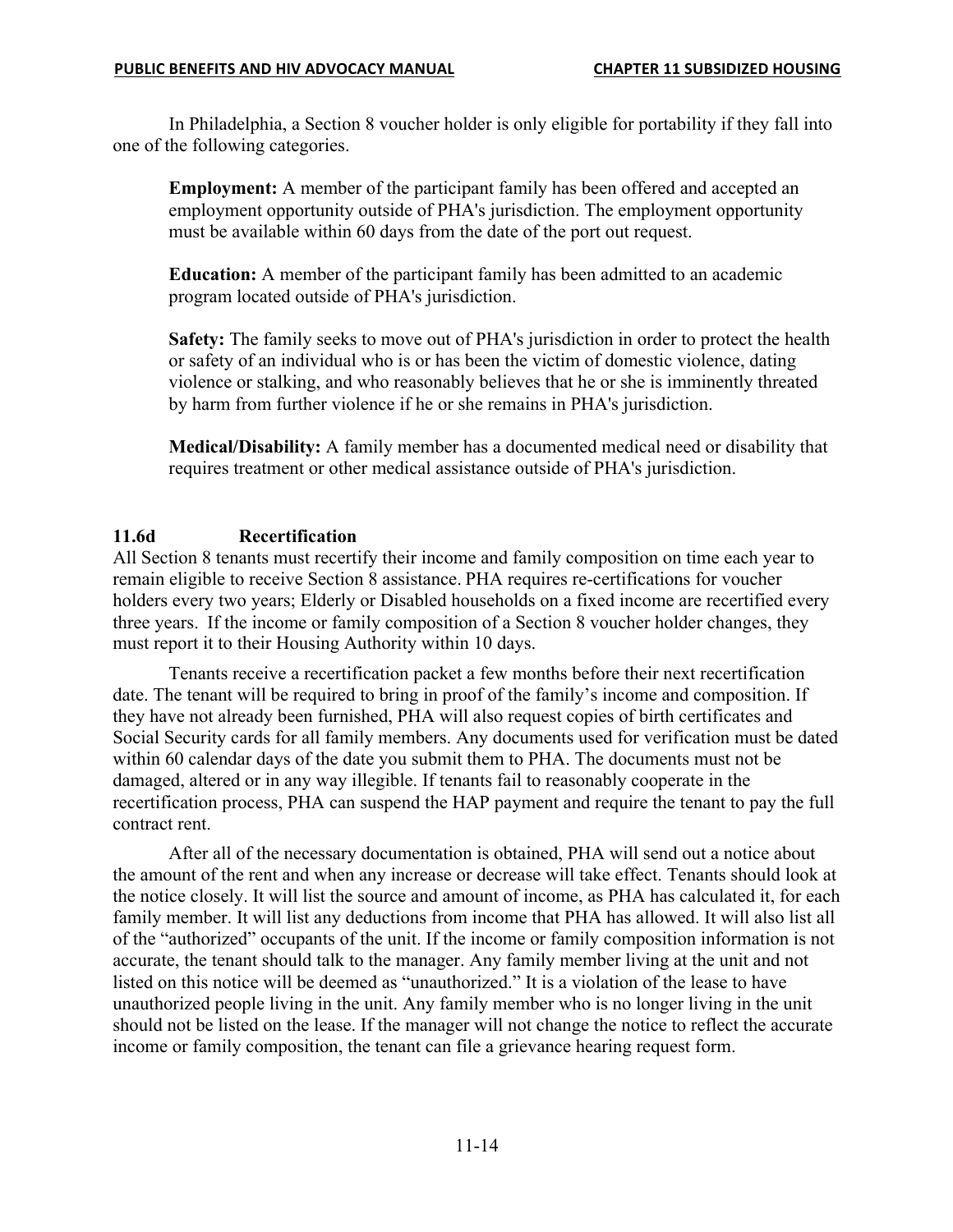### **11.6e Grievance Process**

Tenants have the right to a grievance hearing if they do not agree with an action or inaction by the Housing Authority that issues their Section 8 voucher. To request a grievance hearing, they must request a form from their property manager and submit it. Requests must always be made in writing. Tenants being accused of drug-related criminal activity do not have the right to a grievance hearing. The most frequent reasons to file a grievance hearing request include the Housing Authority charging a tenant for damage for which you deny responsibility; a dispute over the amount of rent being charged; the Housing Authority has not made necessary repairs or a termination or eviction notice has been received.

The first stage of the grievance hearing process is called a grievance meeting or informal conference. This is usually conducted by the housing manager of the project. You have the right, before the hearing, to review all information the Housing Authority has in its files. You have the right to be represented by an attorney, housing advocate or any other person at this and every other stage of the hearing process. At the hearing, you should explain your grievance and present any evidence.

If the decision is not in your favor, you should file a written request for an appeal with the site management office and a copy to the main office as quickly as possible after you receive the first hearing decision. Write a short letter that includes your name, date, address, the reason for filing the grievance and a statement asking for an appeal. The next step is a formal hearing which must be scheduled promptly after the Housing Authority receives your request for an appeal.

At the formal hearing, the case is heard by a hearing officer or panel of three hearing officers. By this time in the hearing process, you should be represented by an attorney. Your client should contact the Law Project and complete an intake.

#### **11.6f Termination of Section 8 Voucher / Eviction**

A Section 8 tenant cannot be evicted, nor can a Section 8 voucher holder be terminated by a Housing Authority, unless there is "good cause." Good cause includes acts of material noncompliance, defined by HUD regulation as one or more substantial violations of the lease agreement or repeated minor violations of the lease including, but not limited to, failure to pay rent; failure to supply information necessary to recertify in a timely manner; housekeeping, fraud, criminal activity, or violations of the lease that affect the health, safety and welfare of other tenants, interfere with the management of the apartment building, or have an adverse financial effect on the apartment building.

There are two common exceptions to the "good cause" rule for Section 8 terminations / eviction. It is possible for someone to have their Section 8 voucher terminated if their income increases to the point where they are responsible for the entire rent and the Housing Authority does not make any rent payment. In addition, it is possible for a landlord to choose to not renew the lease after the initial term, which is typically two years, has ended.

If a tenant receives a notice of termination of their voucher, notice to vacate or an eviction court complaint, they should contact the Law Project as soon as possible. It is common for the following documents to be requested at the time of intake: the lease, notice of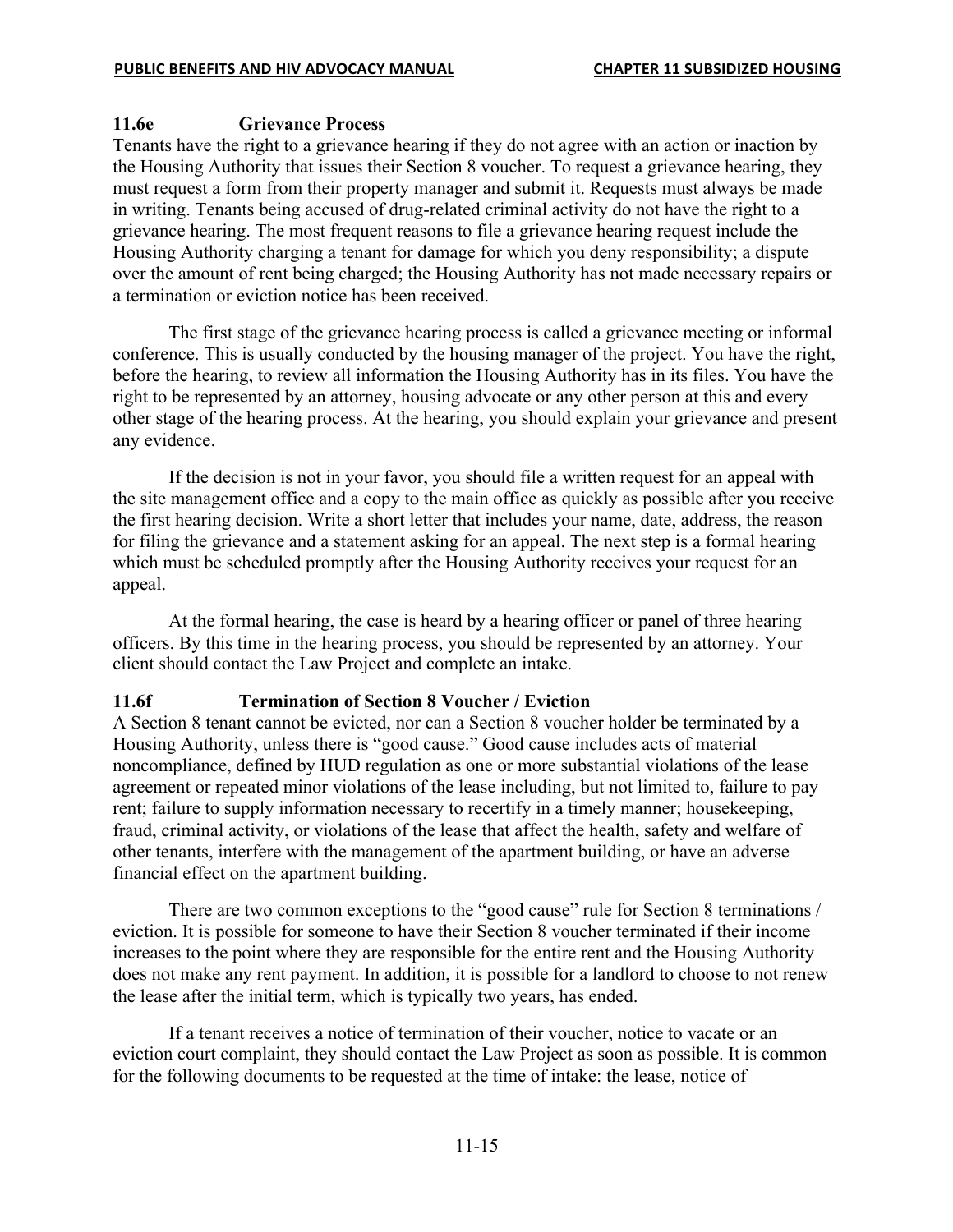termination, relevant rent receipts, name of housing counselor or housing service representative, and evidence of relevant repair issues.

Finally, please note that Section 8 voucher holders whose landlords file for eviction are at very high risk for having their vouchers subsequently terminated, as the Housing Authority is permitted to terminate a voucher if a tenant "loses" an eviction court case. It is especially important for the tenant to have legal counsel in order to have the best opportunity to prevent this outcome.

#### **§ 11.7 HOPWA (Housing Opportunities for People With AIDS)**

The Housing Opportunities for Persons With AIDS (HOPWA) Program is the only Federal program dedicated to the housing needs of people living with HIV/AIDS. Participants must meet with their HOPWA housing case managers on a regular basis, and usually are required to submit documentation they have paid rent and utilities to their housing case manager.

#### **11.7a Admission**

In order to qualify for the HOPWA subsidy, you must have been diagnosed with HIV/AIDS and meet certain income standards. Your local administering agency will determine if you meet the income eligibility standards for the program; typically your income must be below 60% of the Area Median Income, though in some case it can be below 80% of the Area Median Income if the household is determined to be at greater risk.

The administering agency or agencies in your area are typically, but not always, a nonprofit that provides services to individuals living with HIV or AIDS. In Philadelphia, these agencies include Mazzoni Center, Action Wellness, and Congresso, among other organizations.

Ask your medical case manager to assist you with an application for HOPWA housing. The application process differs by county; in some counties, the Ryan White funded local government office overseeing HIV related activities handles the applications, while in other counties the city agency handling homelessness processes HOPWA applications.

#### **11.7b Rent Calculation**

Rental payments are divided into two separate payments – one from the administering agenct called the Housing Assistance Payment (HAP) and one from the tenant. These two payments equal the "contract rent."

The tenant's share of the rent is the difference between the Contract rent and the Housing Authority's Housing Assistance Payment. The amount that the tenant must contribute will be the greater of the following:

- 30 percent of their monthly adjusted income
- 10 percent of their monthly gross income
- The portion of any welfare assistance payments specifically designated for housing costs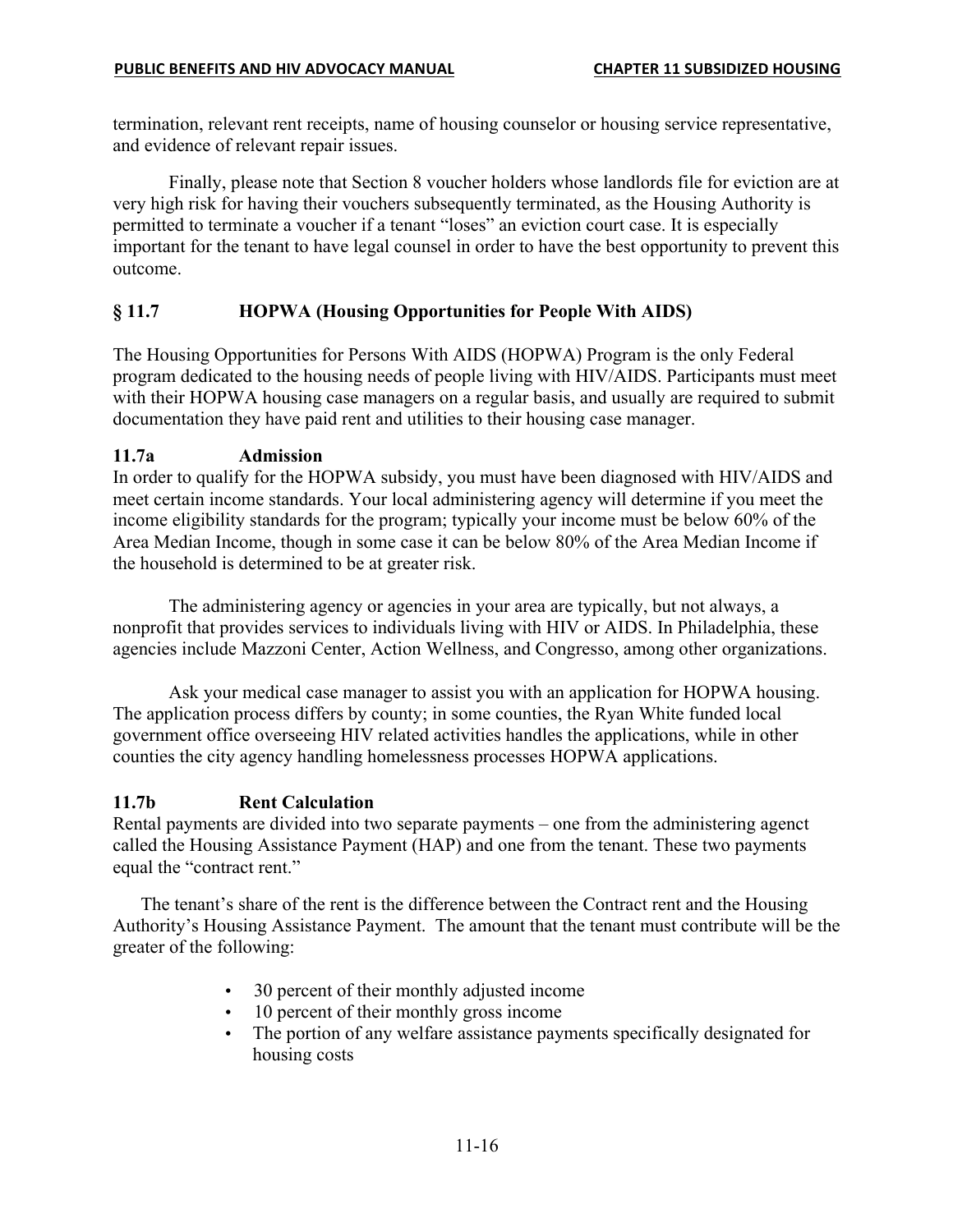### **11.7c Transfers**

Transfers must be approved in writing by the housing case manager. Approval is typically not given unless the person will have completed their lease term or given the notice required under the lease. The most common exceptions are for individuals whose reasonable accommodation request has been granted, or for families whose household size has changed. Moving to a new unit without permission of the housing case manager is grounds for termination from the program.

### **11.7d Recertification**

Recertification for HOPWA recipients occurs every year. During the recertification process, the renter's family composition and income are verified. Tenants may request an interim recertification at any time in order to report a change in their income or family composition. The administering agency for the subsidy sets guidelines for when a participant must report changes in their income, so it is important to check with your agency in order to be in compliance.

### **11.7e Grievance Process**

There is a grievance hearing process for participants who face proposed termination from the HOPWA program. However, there is no grievance hearing process for HOPWA participants who face eviction by their landlord.

For tenants who face proposed termination of their HOPWA subsidy, they have the right to appeal the proposed termination with the agency that administers their HOPWA subsidy. The first level of appeal is with their housing case manager; then the supervisor of their housing case manager, and finally the director of agency. If the agency decides against them, the individual can appeal to the funding agency of the organization that administers the subsidy. In Philadelphia, this agency is the Division of Housing and Community Development (DHCD). Depending on the county, there may be a final level of appeal, to a higher funding agency. In Philadelphia, that agency is the Office of Homeless Services. The decision at the last level of appeal is final.

### **11.7f Termination of HOPWA Subsidy / Eviction**

A lease may not be terminated by an owner except for "good cause." Good cause includes acts of material noncompliance, defined by HUD regulation as one or more substantial violations of the lease agreement or repeated minor violations of the lease including, but not limited to, failure to pay rent; failure to supply information necessary to recertify in a timely manner; housekeeping, fraud, criminal activity, or violations of the lease that affect the health, safety and welfare of other tenants, interfere with the management of the apartment building, or have an adverse financial effect on the apartment building.

If a tenant receives a notice to vacate or eviction court complaint, they should contact the Law Project as soon as possible. It is common for the following documents to be requested at the time of intake: the lease, notice to vacate, notice of termination, relevant rent receipts, name of housing counselor or housing service representative, and evidence of relevant repair issues.